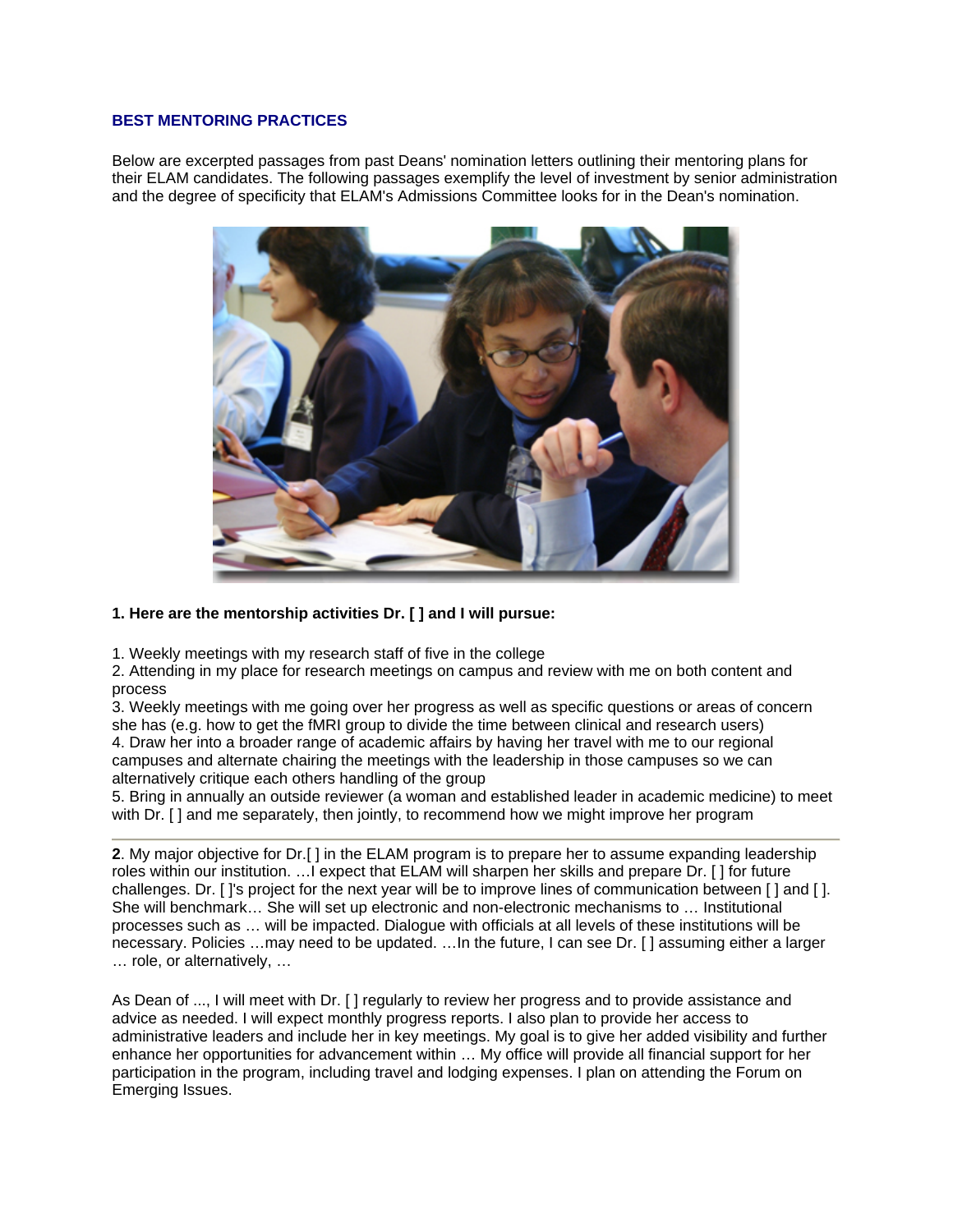**3**. Our school has undergone important changes in the ...years since my appointment as Dean. These changes provide many opportunities for new leadership and creative program development. My hope is that Dr. [ ] through her assignments with ELAM, and beyond the training, will assist us in some of these new areas.

All senior leaders in the … and I will be available to meet with and mentor Dr. [ ] as she develops and completes the ELAM assignments. She will have access to data in her areas of interest, and assistance with analyzing it for her work.. I will meet with her at frequent intervals to provide senior mentorship. Because of her expressed interest in … and her demonstrated excellence as …, she is likely to want to work with Dr. [ ]. Dr. [ ] will meet with her regularly and become involved in her projects. Because of this anticipated close association, I plan to send Dr. [ ] as my representative to the Forum on Emerging Issues in May 2002. The Dean's Office and the Department of … will share the cost of Dr. … attendance at the ELAM program and the AAMC meeting. Her salary will continue while she attends the program and completes her assigned projects for ELAM.

Dr. [ ] would come to ELAM with enormous personal talent, with the desire and personality to optimize her experience there, and with a record of senior leadership accomplishments. With the expertise and with the network of professional contacts that she can develop at ELAM, I believe that she will successfully complete for roles as an …

**4.** The objectives for Dr. [ ] during this period will be: " Develop writing skills for peer-reviewed journals. It is important that the activities [ ]… is involved in, both locally and nationally, can be shared with others. This is also an important aspect of opening career doors for her as well. This will be accomplished in several ways. I will work with her on data collection and study design on programs related to the medical school. I have asked Dr. [ ] and Dr. [ ] to work with [ ] as well.

" Utilize business training already attained in her day-to-day position.

Dr. [ ]'s current positions do not fully utilize her training. I will move her to a position of budget management within the dean's office to provide her with a medicine based experience of financial management.

" Increase opportunities for networking.

As stated above, I am very committed to Dr. [ ]'s further success. She will of course be provided time and financial support to attend ELAM functions as well as related programs. I will attend the Forum on Emerging Issues with her and assist her on any assignments. It is my plan, during this period, to allow her to chair a task force and attain further visibility as a leader. There is no question that I will carry out the above program whether Dr. [ ] is named an ELAM fellow or not. However, the fellowship will provide her with an additional and valuable opportunity for growth that I would like to see her get.

**5.** She is clearly on the fast track to becoming a … or … at a leading medical school and ultimately is a great candidate for becoming a ... I am personally committed to helping her further develop her administrative skills in areas such as budgeting, negotiating, legal and public relations issues which I believe represent the next steps in helping her develop an ever stronger leadership presence. Our current … is her direct supervisor and is fully committed to Dr. [ ] continued growth as a leader in academic medicine. I personally meet one-on-one with Dr. [ ] once a month for the expressed purpose of mentoring and supporting her personal and professional development, and I know that our Chair of … is likewise fully committed to Dr. [ ]'s leadership development...I am fully committed to "protecting" her time through this fellowship as well as through other efforts as she makes the transition over the next 3-5 years to become a … or … of this or some other medical school that will be fortunate, indeed, to get her.

**6.** My objective for Dr. [ ]'s participation in ELAM is for her to enhance her executive leadership skills as she assumes roles that affect not only her department, but also all of … and our community… I understand Dr. [ ]'s career goals include, in the very near term, promotion to full professor and taking on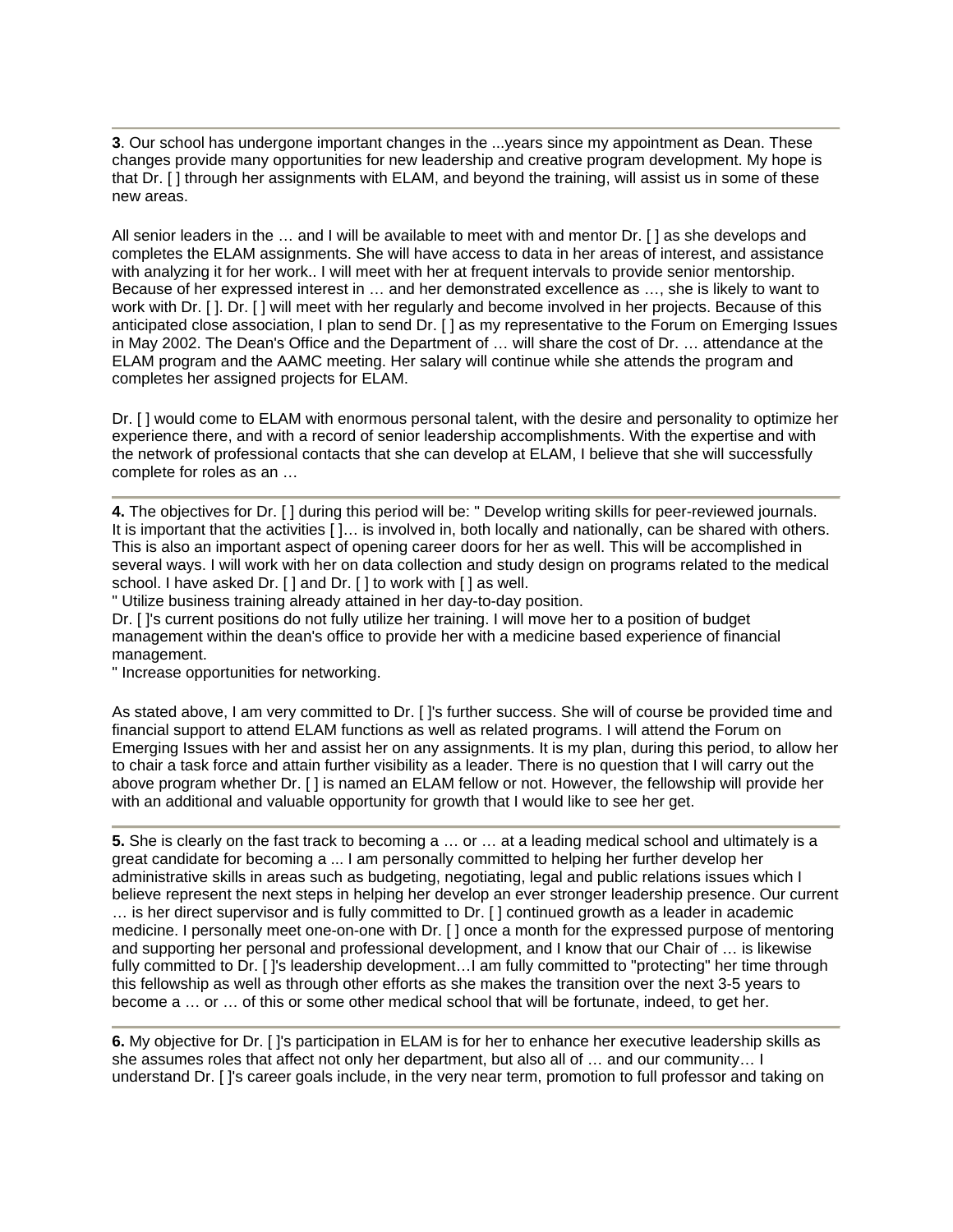expanded institution-wide leadership roles in … Her longer-term goals include … These goals are very achievable for her; she has my full support in this career path.

As regards mentoring, Dr. [ ] will receive mentorship from myself, [ ], and [ ]. Likewise, I commit to support her role and plan to attend the Forum on Emerging Issues, May 1-2, 2002.

**7.** I expect the ELAM Program to define and focus Dr. [ ]'s leadership skills, make her more cognizant of the factors currently impacting American medical schools and broaden her horizons as to how to more effectively approach and resolve these problems. A very important goal of the ELAM Program for Dr. [ ] will be for her to learn how to develop strategies and solve problems in the context of the overall system and how to most effectively capitalize on available resources. Moreover, I believe the networking opportunities provided by the ELAM Program will significantly benefit both Dr. [ ] and our institutions.

Dr. [ ] has indicated an interest in … as well as in … and I am fully supportive of her developing a leadership role in either or both of these areas. In fact, a gradual progression through each of these areas, … and … , would be excellent preparation to facilitate her ultimate plans to become a … or …

In specific response to the question of mentoring, we will take several approaches. First, I will meet with Dr. [ ] on a monthly basis to review her progress in leadership matters and facilitate her development. To the extent that she will become part of …, we will work together on an even more regular basis. In addition, I have established a … As an ELAM participant, Dr. [ ] will be appointed an ad hoc member of this committee and will benefit by participating in its activities as well as by the opportunity to network and obtain mentorship from these individuals. The … at … has an outstanding reputation for training in several aspects of management including entrepreneurial management and appreciative management and we will ensure that all these resources will be available to Dr. …

**8**. There is a clear institutional commitment to developing Dr.[ ] for advancing as a leader both in the short and long term. As part of this commitment, Dr. [ ] will be released from other institutional responsibilities to attend the ELAM program, to complete program assignments, and to participate in related activities. Financial support will be provided as details of participation are negotiated and resolved. A formal plan for continued professional development will be put into place that involves the … and … Dr. [ ] will be encouraged to assess leadership opportunities in the institution through ongoing relationships with mentors and senior staff, including … and …

The objectives I would set for her in the ELAM program include the development of skills in identifying and carrying out strategies, developing advanced communication skills, identifying mentors outside our institution, and developing skills for understanding and managing emerging issues in academic medicine.

**9.** Dr. [ ] has my full support as well as that of Dr. [ ]. I am convinced that she will achieve a seniorleadership position here at ... or will be named a ..., either here or elsewhere, within the next few years. … I am committed to the mentorship of Dr. [ ] towards this goal and will appoint her to appropriate search committees in order to further and highlight her leadership skills here at ... Dr. [ ] will assist in mentoring Dr. [ ]. Drs. [ ] and [ ] will meet with Dr. [ ] monthly to assess her progress and to discuss further strategies for her leadership development. We will provide Dr. [ ] with continued exposure to fiscal management and to essential strategies for the maintenance of balance between financial management and leadership, which is essential for our academic mission during these difficult times.

The Dean's Office will support Dr. [ ] ELAM attendance and will commit the necessary funds for her tuition, travel and on-site expenses. I assure you that she will be provided the time necessary to attend the entire program and will receive her full salary during her participation in ELAM.

**10.** I would hope that the ELAM Program would enable Dr. [ ] to enhance her management techniques and increase her knowledge of financial and budgetary matters. From this Program she will gain exposure to current and future issues of importance to academic medical centers and will, we hope,